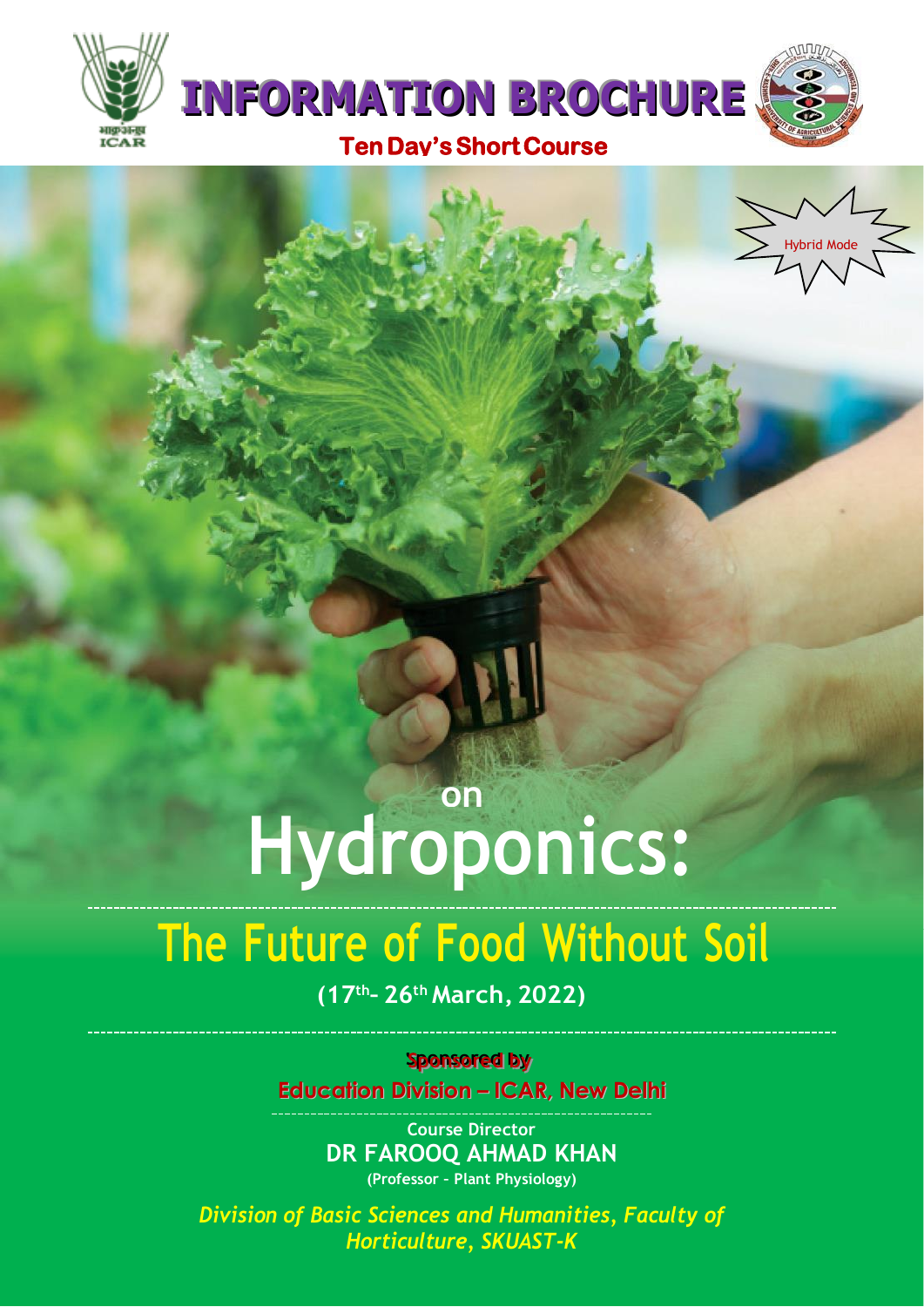## **CHIEF PATRON**

### **PROF. NAZIR AHMAD GANAI**

Hon'ble Vice Chancellor SKUAST-Kashmir

#### **PATROM**

### **PROF. SARFARAZ A.WANI**

Director Research, SKUAST-Kashmir

#### **PROF. MOHAMMAD NISAR KHAN**

Director Education, SKUAST-Kashmir

## CO-PATRON

#### **PROF. SHABIR AHMAD WANI**

Dean, Faculty of Horticulture, SKUAST-Kashmir

## **COURSE DIRECTOR**

#### **DR. FAROOQ AHMAD KHAN**

Professor (Plant Physiology) Division of Basic Sciences & Humanities,FoH, SKUAST-K

## **COURSE COORDINATORS**

**DR. IMTIYAZ MURTAZA** Professor & Head, Division of BSH, FoH, SKUAST-K

#### **DR. SAJAD AHMAD BHAT**

Assistant Professor, Division of BSH, FoH, SKUAST-K

## **COURSE CO-COORDINATORS**

**MRS. FAUZIA SHAFI** Assistant Professor, Division of BSH, FoH, SKUAST-K

**DR. SHAHID A. PADDER** Assistant Professor, Division of BSH, FoH, SKUAST-K

**DR. SAIMA M. WANI** Assistant Professor, Division of BSH, FoH, SKUAST-K

| <b>IMPORTANT DATES</b>                           |                          |
|--------------------------------------------------|--------------------------|
| Last date for receiving duly filled applications | 31-01-2022               |
| Intimation to selected candidates                | 03-02-2022               |
| Last date of confirmation by selected candidates | 07-02-2022               |
| <b>Training Period</b>                           | 17-03-2022 to 26-03-2022 |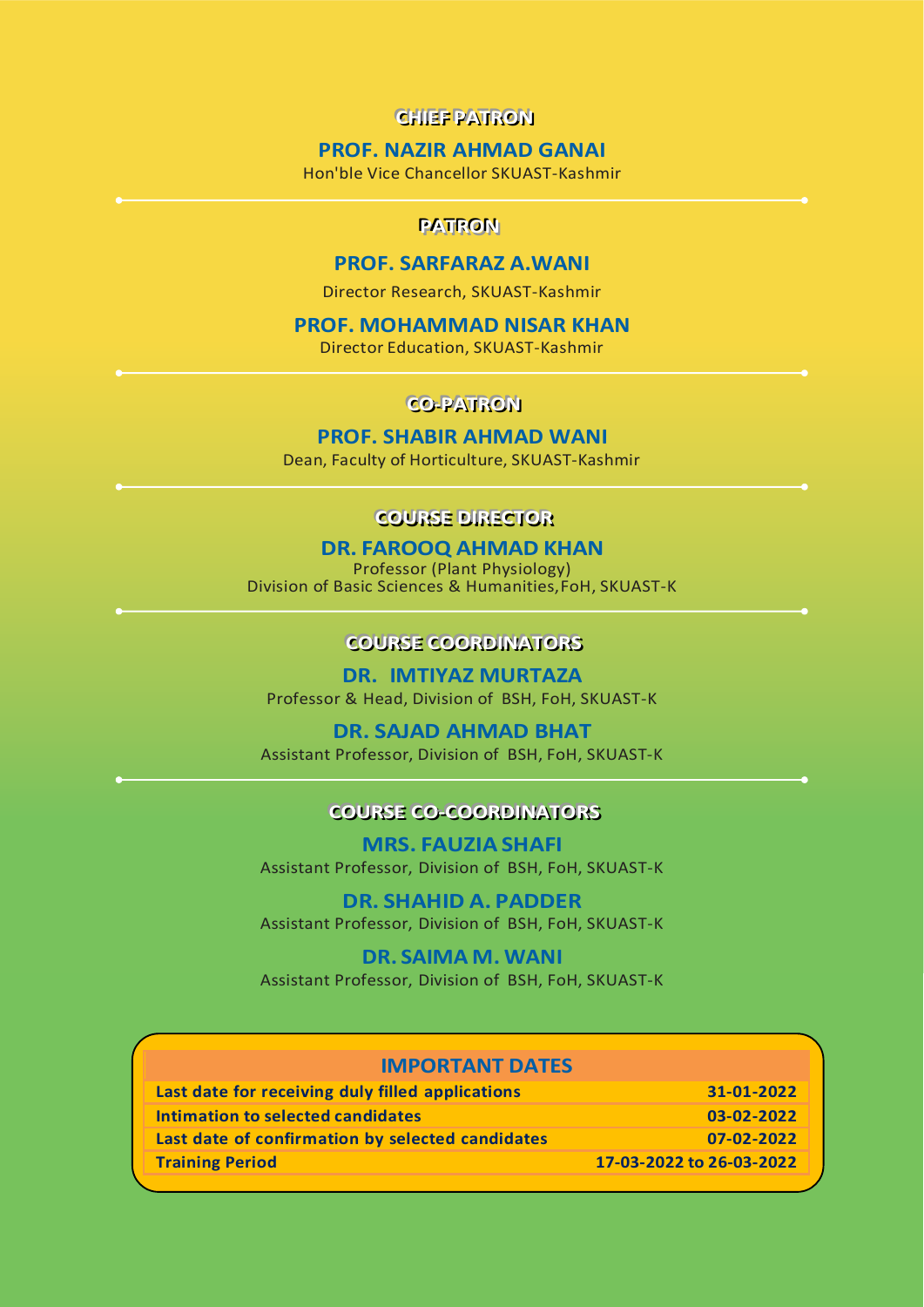# **About The University**

Sher-e-Kashmir University of Agricultural Sciences and Technology of Kashmir is a prestigious Agricultural University located in Kashmir,Division of J&K, India. With its main campus and Faculty of Horticulture in Shalimar, Srinagar, the University has multiple campuses, colleges, and research and extension centers across the Kashmir Valley and Ladakh Union Territory.

It is a matter of great satisfaction that SKUAST-K has got 6<sup>th</sup> Rank among all the Agricultural universities of the country and has come out with flying colors in the recently declared Atal Ranking on Innovation achievements (ARIIA). The research infrastructure, educational base and extension education services provided by SKUAST-K are playing a pivotal role in supporting the UT of J&K in its efforts for overall development of economy in agriculture and allied sectors.

# **About The Division**

The relevance and importance of Basic Sciences and Humanities in socio-economic aspects of farming community are recognized as a vital component and in this direction the Division of Basics Sciences & Humanities was established in February 2017 under Faculty of Horticulture, SKUAST-K. The Division is a multidisplinery and over the period of time has been progressing with fast pace in the field of Biochemistry, Plant Physiology and Microbiology, which resulted in development of some important technologies of economic importance as recognized by Indian Patent Office by granting patent within this short span of time. Further, the research on nutraceutical attributes of crops, Bio-fortification, nutrigenomics, functional foods, nutritional deficiencies, bioprospecting of underutilized crops, development of organic fertilizers, Hydroponics, seed invigoration, physiology of stress and physiological disorder management and studies on plant microbe interaction has paved a plinth in consequent advanced research in these areas. The Division has three mandates viz Teaching, Research and Extension in the field of Biochemistry, Plant Physiology and Microbiology.

# **Course Background**

In 1929, William Frederick Gericke of the University of California at Berkeley began promoting the idea that solution culture could be used for agriculture crop production. Gericke was able to grow tomato vines to a height of 25h in his garden using mineral nutrient solutions instead of soil. In the present day,thistechnology is being usedworldwide.

Hydroponics has the potential to sustain a large proportion of the world's population and to allow third world countries to feed their own people, even in places where soil is poor and water is scarce. The technology can also be used as a valuable source of food production in places where space is scarce.Humans are now up against a myriad of new demanding issues that are leading dramatic change toour global lifestyles: climate change, hazardous infectious diseases, increasing urbanization, and the depletion of natural resource deposits. Hydroponic farming has strong potential to mitigate thethreats these issues pose to our agricultural system. Growing crops in near optimal conditions usingcontrolled environment agriculture (CEA) technology is one of the biggest benefits of hydroponic farming. Crops grown indoors and hydroponically can be grown anywhere on earth at any time of the year, regardless of weather conditions, availability of cultivable land, or soil quality. Hydroponic farming hasthe potential to provide fresh, local food for areas with extreme droughts and low soil quality and theplaceswhereaccessto leafy green vegetablesis often limited.

# **Objectives and Outline of the Training**

Since the human world population will reach about 9 billion by the year 2050, it seems clear that foodsecurity would be one of the key themes of the new millennium and, reasonably, the most urgentchallenge for the agricultural sector. However, it should be considered that the progressive drop of fertile soil surface, complicated crop stress conditions due to environmental pollution and urbanization phenomena, greatly complicates the context. In the soils the precipitation reactions may occur when cations and anions in aqueous solution combine to form an insoluble ionic solid (the precipitate). Such conditions, called saturation, occur when the concentrations of certain cations and anions in solution reach a maximum limit value (solubility). Thus, a binding on scientific community isto cater all possible remediesin all possible directionsto sustain the human life on this planet. Thetraining shall be a driving force in providing all possible technical know-how of the hydroponics inthe context of food security. The purpose of this training isto increase the understanding about thefuture food security challenges and their containment through a pivotal hydroponic mediated scientific intervention in the agricultural as well as horticultural crops, so as to enhance our scientific and technical capability in mitigating the global hunger.